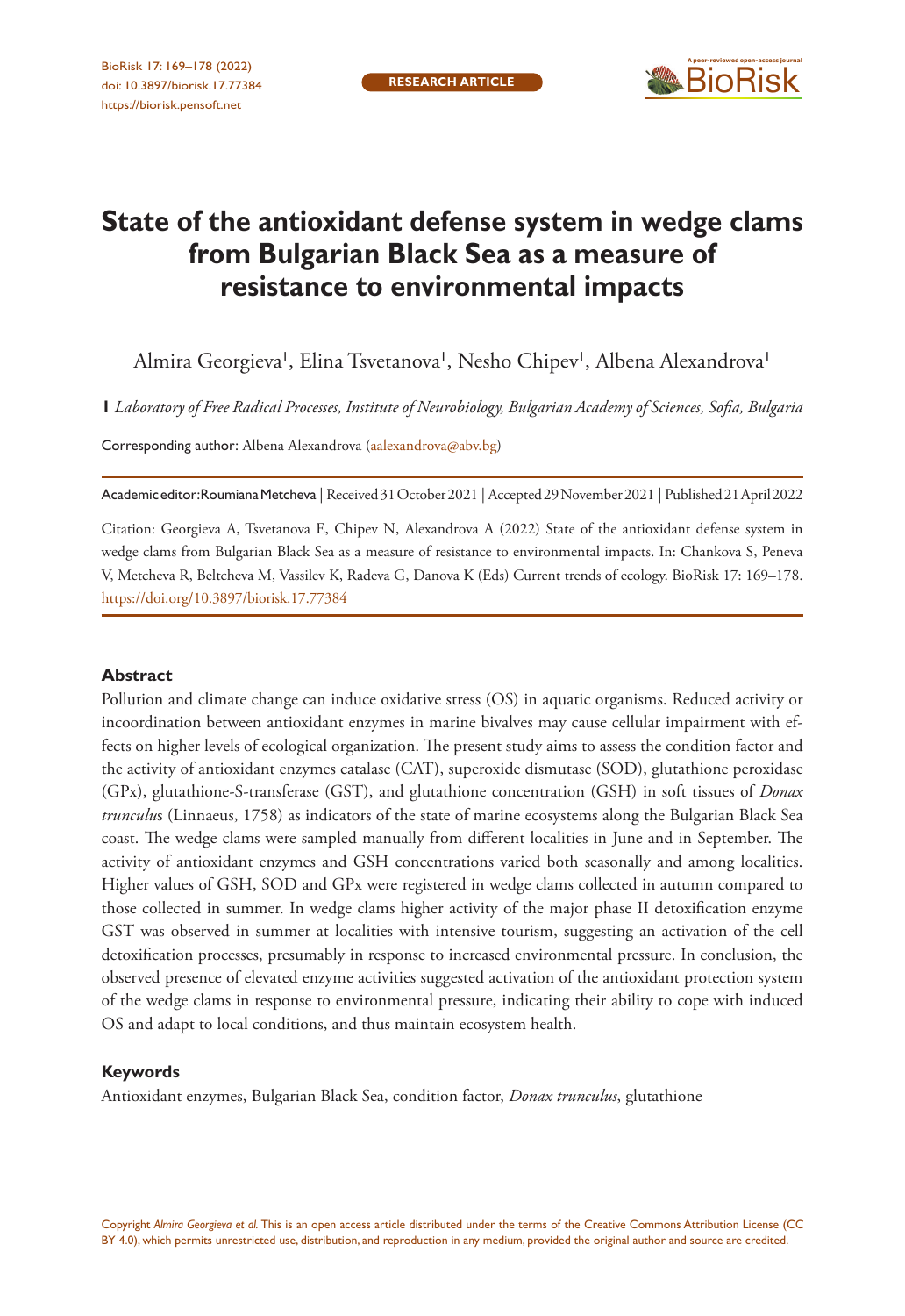# **Introduction**

Pollution of aquatic ecosystems with heavy metals (Bat et al. 2018), polycyclic aromatic hydrocarbons (PAHs) (Georgieva et al. 2016; Honda and Suzuki 2020), microplastics (Andrady 2011), and pesticides (Mojiri et al. 2020) is becoming a serious environmental problem. Pollutants enter the marine environment by industrial and municipal wastewater, agricultural activities, tourist flow and atmospheric inputs (Maranho et al. 2015). As a result, marine biotas are subjected to an increasing and complex mixture of chemicals. Marine organisms respond to the impact of these pollutants by activating different cellular pathways and defense systems aiming to overcome the negative consequences, which may affect higher levels of organization. Thus, stress responses are considered an ecological driving force and trigger of evolution (Steinberg 2012).

Oxidative stress (OS) is the result of the disturbance of cellular pro/antioxidant balance and is a general reaction of aerobic organisms to endogenous and exogenous stimuli, including environmental contamination. OS biomarkers are considered as early-warning indicators of pollution, proposed to be used in biomonitoring programs. The activation of the antioxidant defense system is a factor determining the survival of the organism in conditions of increased environmental pressure. Lower antioxidant enzymes' activities or lower concentrations of non-enzymatic antioxidants suggest higher susceptibility to stressors, and higher possibility of tissue damages in marine organisms (Steinberg 2012). Comparative studies showed that bivalves are characterized by a highly active antioxidant enzyme complex and a much greater pool of non-enzymatic antioxidants than vertebrates (Soldatov et al. 2007).

Wedge clams *Donax trunculu*s (Linnaeus, 1758) are the most common species inhabiting the shallow sandy sea bottom of the Black Sea, where most of the pollutants are deposited. Being filter-feeders they are capable of bioaccumulating and concentrating pollutants in their tissues. Furthermore, as a basic component of marine ecosystems, they are essential for maintaining ecosystem health.

This study aimed to assess the state and changes of the antioxidant defense system of wedge clams *D. trunculus* from representative localities along the Bulgarian Black Sea coastal area as a measure of their resistance and adaptation to variable environmental pressures.

# **Materials and methods**

### Sampling

Adult clams *D. trunculus* (length 23–35 mm) were sampled from their natural sandy habitats along the Bulgarian Black Sea coast (Fig. 1) in two seasons: summer (June) and autumn (September) of 2020. The samples were gathered manually or were obtained from commercial providers. The clams were stored at -80 °C until biochemical analyses.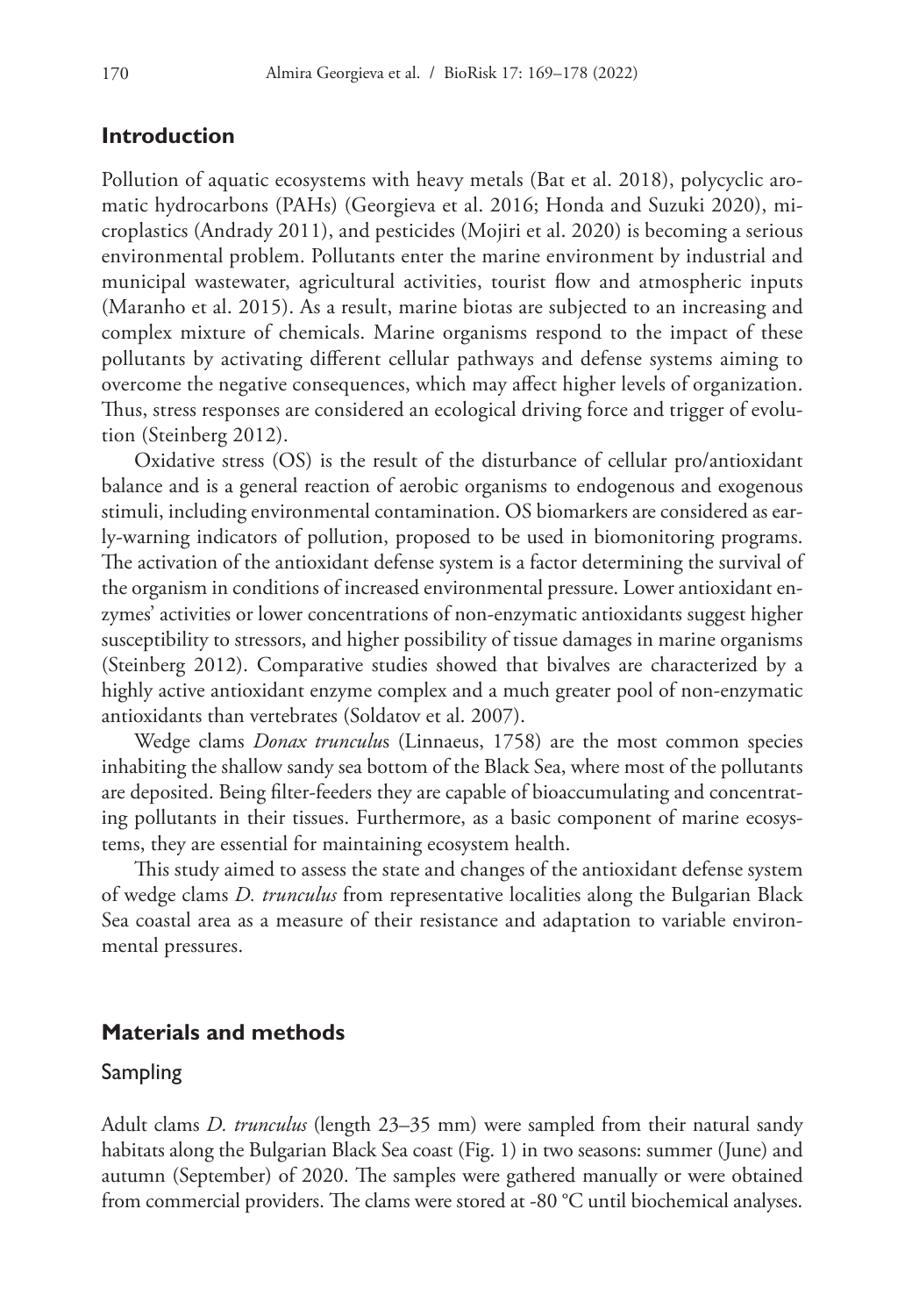# Condition Index (CI) calculation

Before the biochemical analyses, the weight and length of random clam individuals from the same sites were measured with an analytical scale (accuracy of 0.01 g) and a caliper. The Condition index (CI) was computed according to Riascos et al. (2012) as CI=DW/ SL\*100, where DW is the dry whole soft tissue weight (g) and SL is shell length (mm).

# Tissue preparation

On the day of the analyses, the clams were thawed, their soft tissues extracted and homogenized with 0.1 M K-PO<sub>4</sub> buffer, pH 7.4. The resulting homogenates were centrifuged, first at 3000 rpm for 10 min. to obtain a post-nuclear fraction to measure glutathione concentration and then at 12 000 rpm for 20 min. to obtain a post-mitochondrial supernatant where the activities of the antioxidant enzymes were assayed.

# Biochemical analysis

The protein concentrations of the tissue post-nuclear and post mitochondrial supernatant were measured according to Lowry et al. (1951). The concentrations of total glutathione (GSH) were assayed using the method described by Rahman et al. (2006) and the results were expressed as ng GSH/mg protein. The antioxidant enzyme activities were determined as follow: catalase (CAT) activity by Aebi (1984); superoxide dismutase (SOD) activity by Peskin and Winterbourn (2017); glutathione peroxidase (GRx) and glutathione-S-transferase (GST) activities by using kits, Glutathione Peroxidase Cellular Activity Assay Kit (Cat. No CGP1) and GST Assay Kit (Cat. No

|                                               | Code           | Locality                 | N       | E       |
|-----------------------------------------------|----------------|--------------------------|---------|---------|
|                                               | S <sub>1</sub> | Shkorpilovtsi            | 42.9564 | 28.0345 |
| • Kabakum                                     | S <sub>2</sub> | Slanchev Bryag           | 42.6902 | 27.7171 |
| Varna <sub>o</sub><br>·Sv. Konstantin & Elena | S3             | Dyuni                    | 42.3728 | 27.7163 |
| ·Shkorpilovtsi                                | S4             | Primorsko                | 42.2773 | 27.7321 |
|                                               | S5             | Arkutino                 | 42.3445 | 27.7322 |
| Sl. Bryag<br><b>Burgas</b>                    | S6             | Ahtopol                  | 42.1033 | 27.9259 |
| .Dvuni<br>$\Delta$ rkutino                    | S7             | Kabakum                  | 43.2656 | 28.0345 |
| • Primorsko<br>• Tsarevo<br>· Ahtopol         | S8             | Sv. Konstantin and Elena | 43.2332 | 28.0111 |
|                                               | S <sub>9</sub> | Tsarevo                  | 42.1611 | 27.8656 |

Figure 1. Sampling localities along the Bulgarian Black Sea coast with geographical coordinates.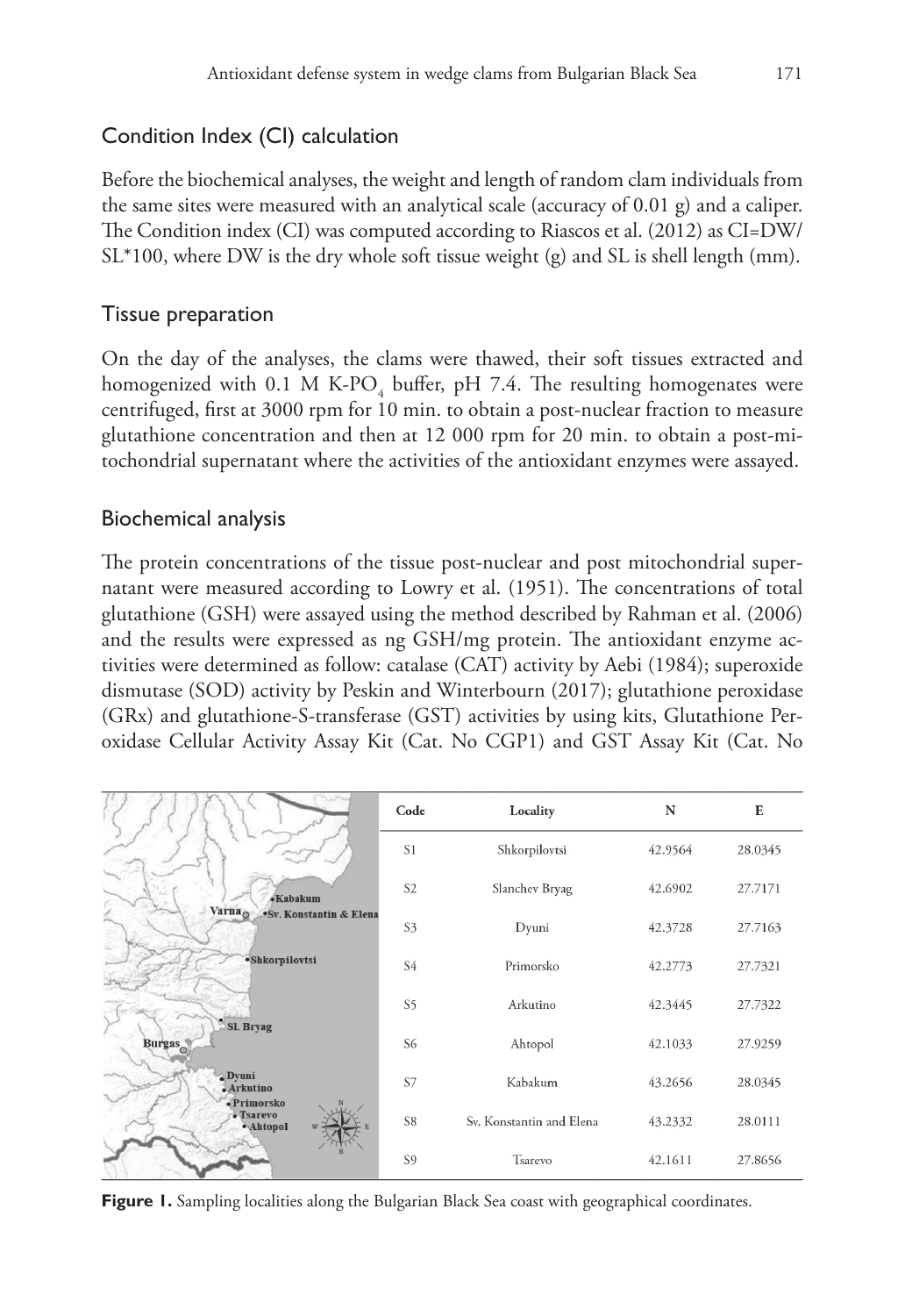CS0410), respectively, both purchased from Sigma-Aldrich Co. LLC (USA). The obtained values of all measured enzymes were expressed in U/mg protein.

#### Statistical analysis

Significance of differences of means between groups was determined using Student's t-statistic. Factorial ANOVA was applied to analyze meaningful factors of variable dependences. In order to identify meaningful predictors of dependent variables multiple regression analysis was carried out.

# **Results**

In the samples gathered in summer, no statistically significant differences were observed in the GSH levels and SOD and CAT activities of the clams by localities (Table 1). However, significant differences between the clams were observed in their GPx and GST activities. The lowest GPx activity was measured in samples from Skorpilovtsi (S1). The highest GST activity was measured in samples from Slanchev Bryag (S2) and the lowest – from Ahtopol (S6) (Table 1), which resulted in marked statistical differences between them.

There were no significant differences in the measured OS biomarkers among localities in the autumn samples. The same pattern was also present in the summer samples. The only exceptions were the GPx and GST activities (Table 1). In autumn, statistically significant differences of GPx activities were observed between wedge clams from Arkutino (S5), Ahtopol (S6) and Kabakum (S7). There were also significant differences between clams from Kabakum (S7), where the lowest GPx was measured, and

| <b>Table 1.</b> Assessment of OS biomarkers (mean $\pm$ sd) in clams from selected sites along the Bulgarian Black |
|--------------------------------------------------------------------------------------------------------------------|
| Sea coast in summer and autumn with significance of the differences of indicators at the same site between         |
| seasons (*p<0.05; **p<0=001; ***p<0.0001) and between localities (*p<0.05; **p<0.001; ***p<0.0001 as               |
| the $S(n)$ indicates the particular locality).                                                                     |

| Code           | <b>Indicators</b>      | <b>GSH</b>            | <b>SOD</b>        | <b>CAT</b>      | GPX                                | GST (U/mg protein)                  |
|----------------|------------------------|-----------------------|-------------------|-----------------|------------------------------------|-------------------------------------|
|                | Locality               | (ng/mg protein)       | (U/mg protein)    | (U/mg protein)  | (U/mg protein)                     |                                     |
|                | Summer                 |                       |                   |                 |                                    |                                     |
| S <sub>1</sub> | Shkorpilovtsi          | $369.33 \pm 80$       | $3.24 \pm 1.3$    | $2.56 \pm 0.51$ | $0.99$ <sup>†S2-6</sup> +0.4       | $110.85^{\dagger}$ ± 32.5           |
| S <sub>2</sub> | Slanchev Bryag         | $427.33 \pm 44.8$     | $4.56 \pm 1.1$    | $1.95 \pm 0.40$ | $1.89^{\dagger\dagger}$ S1 + 0.5   | $164.20^{+56}$ + 28.0               |
| S <sub>3</sub> | Dyuni                  | $331.00 \pm 14.8$     | $3.84 \pm 1.0$    | 2.48 $0.63\pm$  | $1.88^{\dagger\dagger S1} \pm 1.1$ | $112.03 \pm 38.5$                   |
| <b>S4</b>      | Primorsko              | $396.55 \pm 46.9$     | $4.67***\pm0.8$   | $2.03 \pm 0.27$ | $2.22***$ ;\times1 +0.8            | $149.94 \pm 37.2$                   |
| S <sub>5</sub> | Arkutino               | $332.33 \pm 20.2$     | $4.51***\pm0.6$   | $2.39 \pm 0.33$ | $2.02***$ :#\$1 +0.7               | $151.68 \pm 37.0$                   |
| S6             | Ahtopol                | $279.16**$ $\pm 51.1$ | $5.52 \pm 2.0$    | $2.04 \pm 0.36$ | $1.89^{\dagger\dagger}$ S1 + 0.5   | $85.83^{+52}$ ±45.4                 |
|                | Autumn                 |                       |                   |                 |                                    |                                     |
| <b>S4</b>      | Primorsko              | $434.17 \pm 130.3$    | $12w.06***\pm3.7$ | $2.47 \pm 0.47$ | $5.72***$ ±1.8                     | $133.97^{\text{+}156,57,58}$ ± 25.9 |
| S5             | Arkutino               | $357.98 \pm 124.5$    | $10.30***\pm4.3$  | $2.74 \pm 0.46$ | $7.15***$ \$6,57 + 1.6             | $100.25$ <sup>+S6</sup> + 24.0      |
| S <sub>6</sub> | Ahtopol                | 396.08** ±49.8        | $9.58 \pm 3.6$    | $2.01 \pm 0.35$ | $3.11^{+55} \pm 1.6$               | $60.02^{\text{+}54,55,59}$ ± 15.1   |
| <b>S7</b>      | Kabakum                | $425.73 \pm 136.8$    | $10.52 \pm 1.6$   | $3.07 \pm 0.17$ | $1.32^{\text{+S5, S9}} \pm 0.5$    | $43.78$ <sup>††\$4</sup> ±1.4       |
| S8             | Sv. Konstantin & Elena | $378.80 \pm 139.2$    | $7.41 \pm 1.0$    | $2.95 \pm 1.07$ | $4.23 \pm 1.23$                    | $61.24*54 \pm 12.3$                 |
| S9             | Tsarevo                | 322.63 134.7±         | $11.37 \pm 2.0$   | $2.32 \pm 0.66$ | $6.22^{\text{+S7}}$ + 1.3          | $112.1$ <sup>††56</sup> +23.1       |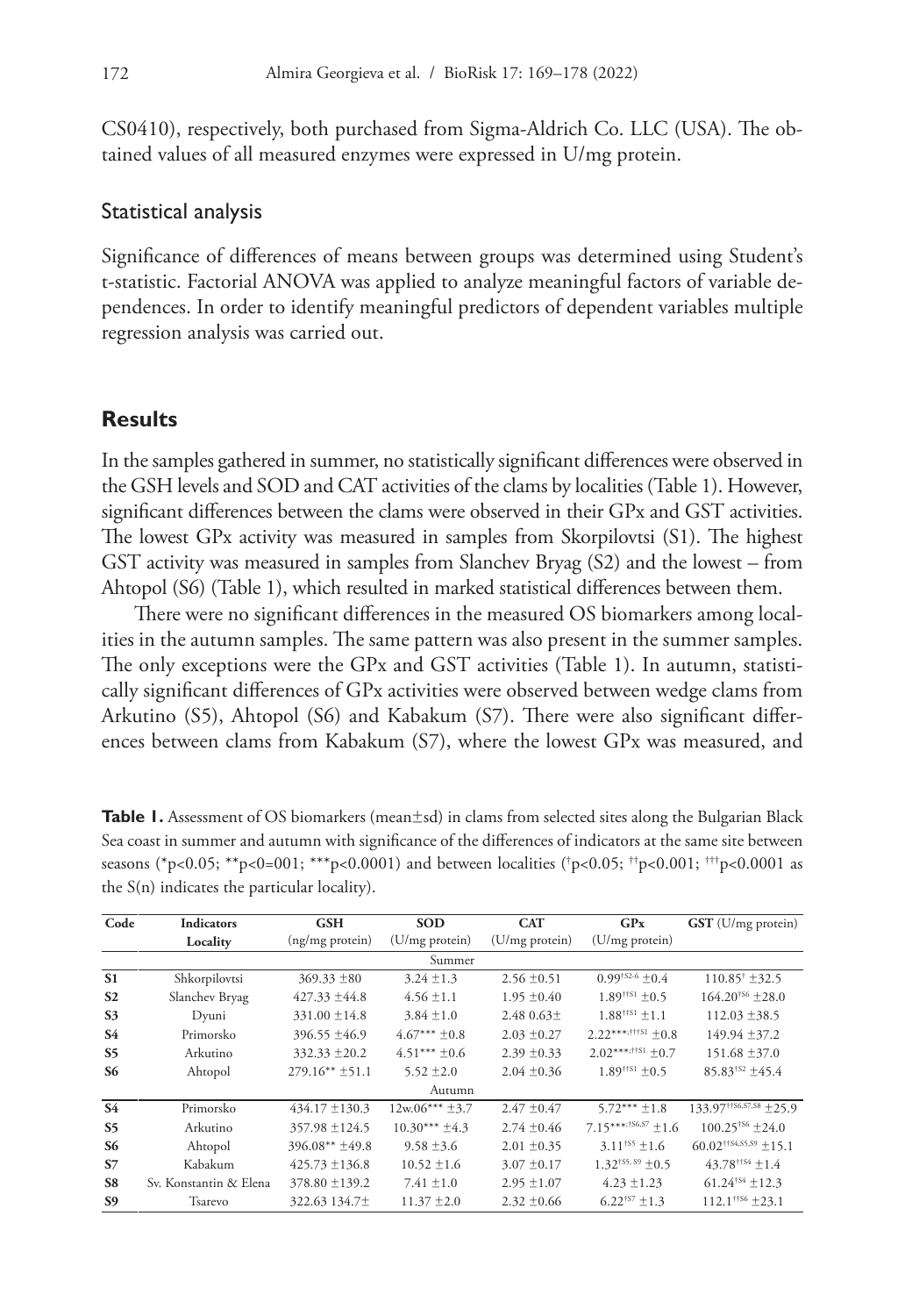those from Tsarevo where the activity of GPx was significantly higher (Table 1). GST activities measured in samples from Primorsko (S4) differed significantly from those in the samples from the localities Ahtopol (S6), Kabakum (S7) and Sv. Konstantin and Elena (S8). Statistically significant differences were also present between the clams from Ahtopol (S6) and Tsarevo (S9) (Table 1).

The measured antioxidant markers of clams were compared between the two seasons studied for the locations Primorsko (S4), Arkutino (S5), and Ahtopol (S6) (Table 1). No seasonal differences were present in the activities of CAT and GST. The level of GSH was raised in clams sampled in autumn from Ahtopol (S6). Similarly, the activities of SOD and GPx were higher in the autumn samples from Primorsko (S4) and Arkutino (S5), compared to those in summer.

In the present study, we calculated the CI of clams from the samples gathered in the two seasons from selected representative localities (Fig. 2).

The CI of wedge clams gathered in summer were much more similar among the studied localities, than in the wedge clams collected in autumn. In June, significantly lower CI values were found in samples from Slanchev Bryag (0.65±0.04) and Duni  $(0.75\pm0.06)$ . In wedge clams from the autumn samples CI values showed higher dissimilarity among localities, than in the summer (Fig. 2). Significantly lower CI values were calculated for wedge clams in the autumn samples from Ahtopol (0.43±0.06)



**Figure 2.** Calculated condition indexes (mean±SE) of wedge clams, gathered from localities along the Bulgarian Black Sea coast in summer and autumn with significance of the differences \*p<0.05; \*\*\*p<0.0001; S(n) indicates the particular locality from which the difference was significant).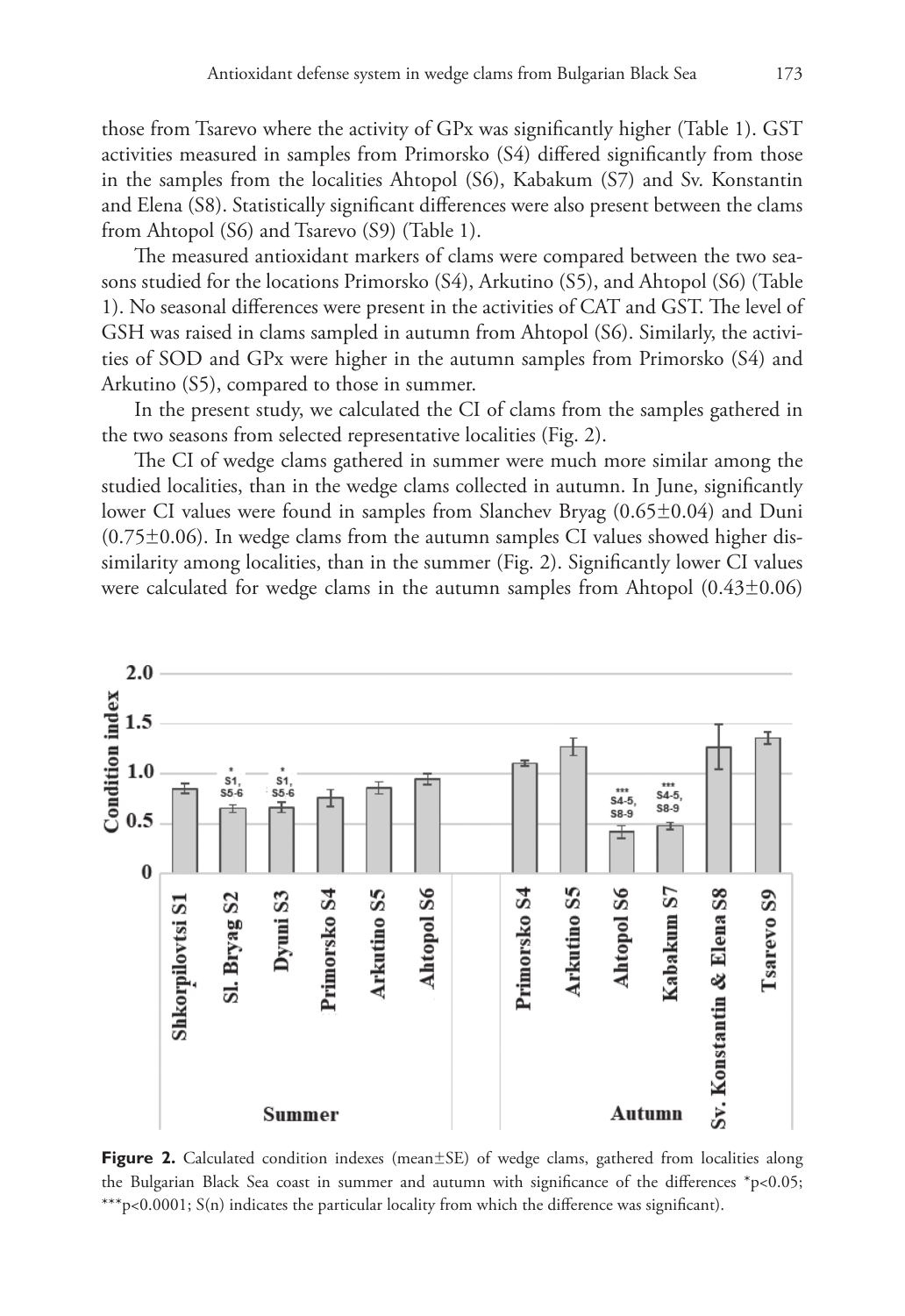|                 | <b>Sum Squares</b> | Degr. of Freedom | Mean SS |         |          |
|-----------------|--------------------|------------------|---------|---------|----------|
| Intercept       | 0.52175            |                  | 0.52171 | 1144.71 | 0.000000 |
| Locality        | 0.01684            |                  | 0.00842 | 18.47   | 0.000001 |
| Season          | 0.00101            |                  | 0.00101 | 2.22    | 0.140660 |
| Locality*Season | 0.02995            |                  | 0.01497 | 32.86   | 0.000000 |
| Error           | 0.02734            | 60               | 0.00045 |         |          |

**Table 2.** Factorial ANOVA on dependence of wedge clams' Condition Index (CI) on the factors Season and Locality.

**Table 3.** Results of regression analysis of the Condition Index (CI) of wedge clams (dependent variable) on the five studied antioxidants as predictor variables.

|                 | b          | Std.Err. b | t(86)      | p-value |
|-----------------|------------|------------|------------|---------|
| Intercept       | 0.04764    | 0.01831    | 2.60166    | 0.01092 |
| <b>GSH</b>      | $-0.00002$ | 0.00002    | $-0.84815$ | 0.39870 |
| SOD             | 0.00048    | 0.00103    | 0.46778    | 0.64112 |
| <b>CAT</b>      | 0.00977    | 0.00404    | 2.41578    | 0.01781 |
| GP <sub>x</sub> | 0.00017    | 0.00189    | 0.09154    | 0.92727 |
| <b>GST</b>      | 0.00015    | 0.00007    | 2.01366    | 0.04717 |

and Kabakum  $(0.48\pm0.03)$ . The CI values of the autumn samples from the remaining localities were significantly higher, even compared to the samples from all summer localities.

Factorial ANOVA was applied to analyse the overall dependence of CI (i.e. health status) of the wedge clams on the two factors Season and Locality (Table 2).

As can be seen from Table 2 the individual effect of Locality on CI was highly significant. The individual effect of Season alone was not significant. However, the joined effect of the two factors was highly significant, thus indicating that the state of the environment at a locality has a leading role in the condition and health status of the wedge clams, the seasonal effects being subordinate and specific for the particular locality.

In order to identify meaningful predictors of the CI of the wedge clams among the studied antioxidant biomarkers, multiple regression analysis was carried out (Table 3) where CI was set as the dependent variable and the GSH concentration and the activity of the antioxidant enzymes as predictor variables.

The obtained results (Table 3) indicated the presence of significant correlative relations between CI and the activity of CAT and GST. Thus, the two enzymes seem to be good predictor variables of the state and health of the wedge clams under changing environmental pressures.

### **Discussion**

The results obtained in this study demonstrated the presence of significant variability in the pro/antioxidant processes in wedge clams sampled from representative locations of the Bulgarian Black Sea coast. The variations were most probably the result of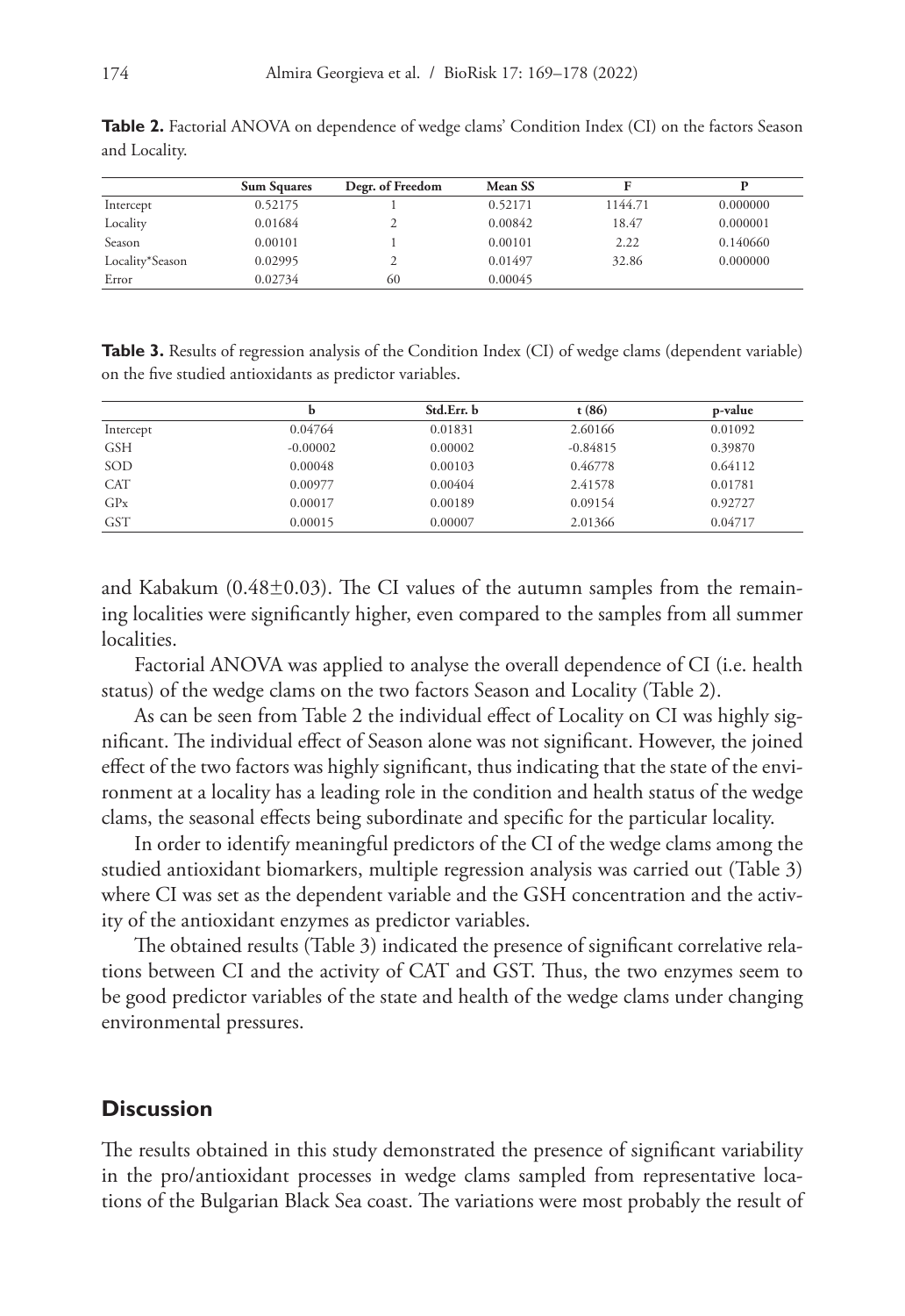changes in the marine environmental conditions at the locations such as the geological characteristics of the area, proximity to large settlements and industrial sites, river inflows, etc. (Jenderedjian et al. 2007). In addition, seasonal variability was also present, which can depend on a large number of interrelated factors such as temperature, oxygen saturation, local hydrological cycle (which regulates productivity in an area), food availability, the metabolic status of the clams themselves, gonadal ripening and spawning (Soldatov et al. 2007; Nogueira et al. 2017), as well as the concentrations of metals (Reis et al. 2017) and PAHs (Koudryashova et al. 2019) in seawater. Data reported here indicated that glutathione-related enzymes GPx and GST were the mainly affected biomarkers. GSH itself, which is a co-substrate of both enzymes, did not show significant changes among localities. Although GSH plays a central role in antioxidant systems, this marker alone is not sufficient to indicate the OS rate due to the complex regulation of its homeostasis (Manduzio et al. 2005). Hence, changes in GSH level may be transient, and GSH should be measured in parallel with GPx and glutathione reductase, which are involved in its turnover, so that environmental stressors can be more precisely detected (Kulinskii and Kolesnichenko 2009). GPx, which is catalyzing the reduction of both hydrogen peroxide and organic hydroperoxides, provides an effective protection against oxidative damage and free radicals (Ighodaro and Akinloye 2018). Increased activity of GPx has been found in bivalves in response to marine pollution with heavy metals (Mansour et al. 2020) and PAHs (Moreira et al. 2020). In this study, increased GPx activities were found in clams only from Primorsko and Arkutino (both seasons), which was probably due to local environmental characteristics. This assumption was also supported by the finding that in the wedge clams from these locations an increased GST activity was measured, compared to the other locations. GST plays a principal role in the metabolism of xenobiotics by catalyzing their conjugation with GSH, making them more water-soluble and easily eliminated from the body. GST also plays a role in the protection against OS having peroxidase activity (Hayes et al. 2005). Furthermore, GST can regenerate S-thiolated proteins, which are the consequence of OS development in cells. Studies have reported increased activity and expression of various isoforms of GST in bivalves caused by xenobiotics such as PAHs, polychlorinated biphenyls, DDT, dioxins, metals and microplastics (Vidal-Liñán et al. 2010, 2014; O'Donovan et al. 2018). In our study, the highest GST activity among all samples was found in the soft tissue of clams collected from Slanchev Bryag in summer. This was most probably due to intensive touristic activities and pollution at this locality, which led to activation of phase II metabolism, and antioxidant defense system to overcome pollution. Furthermore, the wedge clams from this locality had low CI, which suggested decline in their physiological condition and proved the presence of significant biorisk for the marine biota. The activity of GST is known as a biomarker of exposure to pollutants since the enzyme has exhibited highly significant positive correlations with toxicants' amount and the use of GST as indicator is an advantage because of the regularity of its amendment and low seasonal variability (Vidal-Liñán et al. 2010). Indeed, in the present research we did not find seasonal changes in the activity of GST in the clams from one and the same locality. In our study, statistically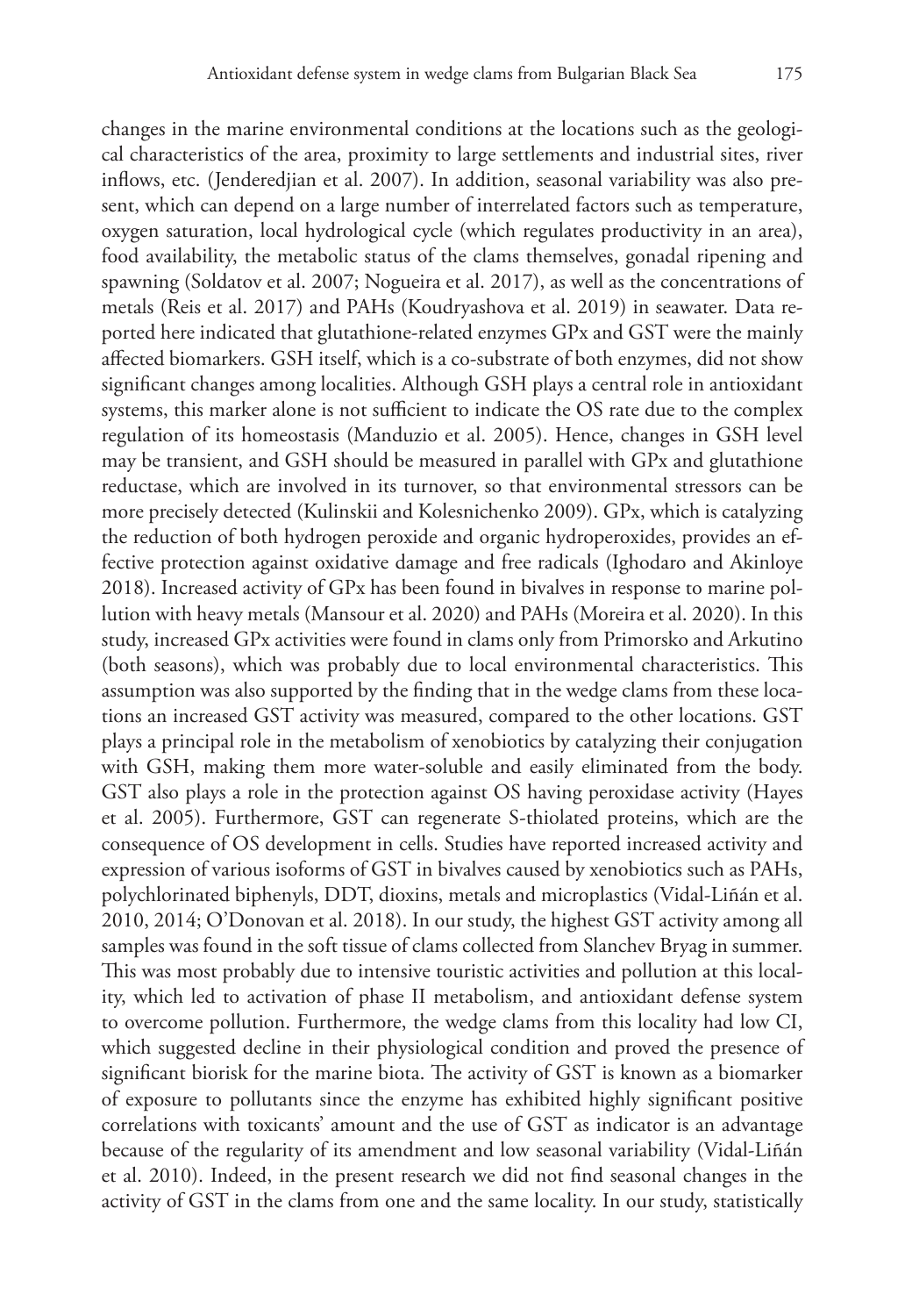significant differences in summer and autumn were found for GSH, SOD and GPx for a number of localities (Table 1). In general, the activity of the measured enzymes as well as the concentration of GSH were higher in autumn. This was most probably due to the activation of the antioxidant defense system of wedge clams after the summer touristic flow in locations known for their high touristic activity.

In the present study, CI of clams was calculated in samples from selected localities in the two seasons, as an indicator of the physiological condition and health of individual wedge clams. The effects of the Locality and Season, as general factors, were assessed using Factorial ANOVA. The result indicated highly significant individual effect of Locality on CI, while the Season had not such effect. However, the joint effect of Locality and Season was highly significant. This result can be interpreted as a proof of the leading role of the state of the environment in a particular locality on the health of wedge clams, while seasonal effects seemed to be subordinate and dependent on the presence of different environmental factors and changes of a seasonal character at the particular locality. It was also proved that activity of the antioxidant enzymes CAT and GST was correlated with CI and they seemed to be good predictor variables of the presence of risks for the state and health of the wedge clams under variations of local environmental pressures.

### **Conclusion**

The established variability in the antioxidant enzyme complex of *D. trunculus* clearly reflected the state of the particular environmental conditions in the studied locations of the Bulgarian Black Sea coast. The results indicated that the wedge clams demonstrated good and effective antioxidant defense, which was activated by increased environmental pressures at different locations, indicating their ability to cope with induced oxidative stress and adapt to local conditions, thus contributing to ecosystem health maintenance. Further work is obviously needed to prove the capacity of antioxidant enzymes as reliable bioindicators of ecosystem changes.

### **Acknowledgements**

This work was supported by grant KП-06-H31/6 of National Science Fund, Bulgaria. We thank Clam Shells Ltd. for assistance in providing material from wedge clams.

# **References**

- Aebi H (1984) Catalase in vitro. Methods in Enzymology 105: 121–126. [https://doi.](https://doi.org/10.1016/S0076-6879(84)05016-3) [org/10.1016/S0076-6879\(84\)05016-3](https://doi.org/10.1016/S0076-6879(84)05016-3)
- Andrady AL (2011) Microplastics in the marine environment. Marine Pollution Bulletin 62(8): 1596–1605.<https://doi.org/10.1016/j.marpolbul.2011.05.030>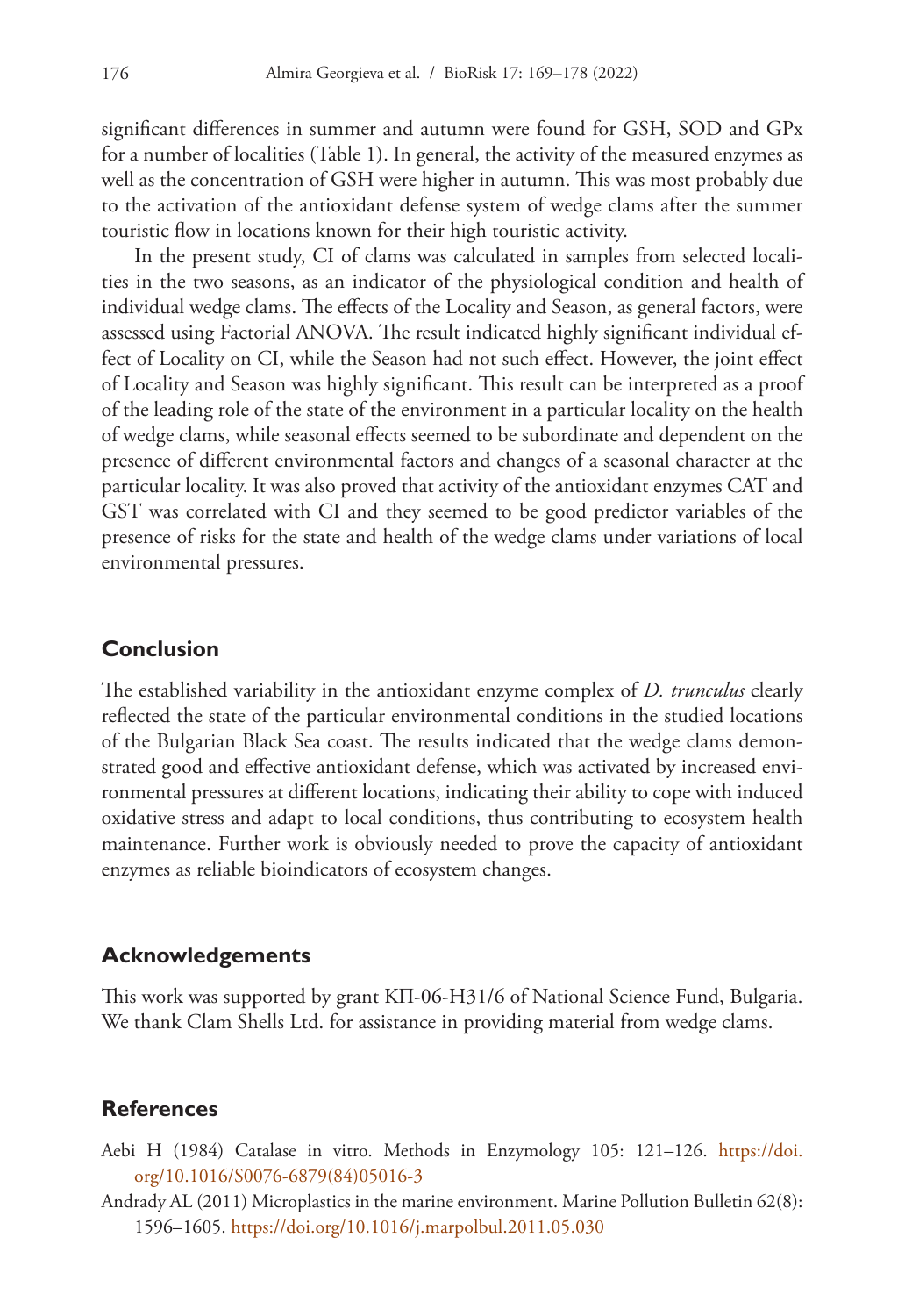- Bat L, Arici E, Öztekin A (2018) Human health risk assessment of heavy metals in the Black Sea: Evaluating mussels. Current World Environment 13(1): e17. [https://doi.org/10.12944/](https://doi.org/10.12944/CWE.13.1.03) [CWE.13.1.03](https://doi.org/10.12944/CWE.13.1.03)
- Georgieva S, Stancheva M, Makedonski L (2016) Investigation about the presence of organochlorine pollutants in mussels from the Black Sea Bulgaria. Analele Universitatii Ovidius Constanta. Seria Chimie 27(1): 8–12.<https://doi.org/10.1515/auoc-2016-0006>
- Hayes JD, Flanagan JU, Jowsey IR (2005) Glutathione transferases. The Annual Review of Pharmacology and Toxicology 45: 51-88. [https://doi.org/10.1146/annurev.pharm](https://doi.org/10.1146/annurev.pharmtox.45.120403.095857)[tox.45.120403.095857](https://doi.org/10.1146/annurev.pharmtox.45.120403.095857)
- Honda M, Suzuki N (2020) Toxicities of Polycyclic Aromatic Hydrocarbons for Aquatic Animals. International Journal of Environmental Research and Public Health 17(4): e1363. <https://doi.org/10.3390/ijerph17041363>
- Ighodaro OM, Akinloye OA (2018) First line defence antioxidants-superoxide dismutase (SOD), catalase (CAT) and glutathione peroxidase (GPX): Their fundamental role in the entire antioxidant defence grid. Alexandria Journal of Medicine 54(4): 287–293. [https://](https://doi.org/10.1016/j.ajme.2017.09.001) [doi.org/10.1016/j.ajme.2017.09.001](https://doi.org/10.1016/j.ajme.2017.09.001)
- Jenderedjian K, Hakobyan S, Jenderedjian A (2007) Use of benthic invertebrates as indicators of pollution origin in agricultural and urban areas. In: Ebel A, Davitashvili T (Eds) Air, water and soil quality modeling for risk and impact assessment, 21–220. [https://doi.](https://doi.org/10.1007/978-1-4020-5877-6_20) [org/10.1007/978-1-4020-5877-6\\_20](https://doi.org/10.1007/978-1-4020-5877-6_20)
- Koudryashova Y, Chizhova T, Tishchenko P, Hayakawa K (2019) Seasonal Variability of Polycyclic Aromatic Hydrocarbons (PAHs) in a Coastal Marine Area in the Northwestern Region of the Sea of Japan/East Sea (Possiet Bay). Ocean Science Journal 54(4): 635–655. [https://](https://doi.org/10.1007/s12601-019-0031-9) [doi.org/10.1007/s12601-019-0031-9](https://doi.org/10.1007/s12601-019-0031-9)
- Kulinskii VI, Kolesnichenko LS (2009) Glutathione system. I. Synthesis, transport, glutathione transferase, glutathione peroxidase. Biomeditsinskaia Khimiia 55(3): 255–277. [https://](https://doi.org/10.1134/S1990750809020036) [doi.org/10.1134/S1990750809020036](https://doi.org/10.1134/S1990750809020036)
- Lowry O, Rosenbrough N, Farr A, Randal R (1951) Protein Measurement with the FolinPhenol Reagent. The Journal of Biological Chemistry 193(1): 265–275. [https://doi.org/10.1016/](https://doi.org/10.1016/S0021-9258(19)52451-6) [S0021-9258\(19\)52451-6](https://doi.org/10.1016/S0021-9258(19)52451-6)
- Manduzio H, Rocher B, Durand F, Galap C, Leboulenge F (2005) The point about oxidative stress in mollusks. Invertebrate Survival Journal 91(2): 91–104. [https://hal-normandie](https://hal-normandie-univ.archives-ouvertes.fr/hal-01738557)[univ.archives-ouvertes.fr/hal-01738557](https://hal-normandie-univ.archives-ouvertes.fr/hal-01738557)
- Mansour C, Guibbolini M, Rouane Hacene O, Saidane Mosbahi D, Risso-de Faverney C (2020) Oxidative stress and damage biomarkers in clam Ruditapes decussatus exposed to a polluted site: The reliable biomonitoring tools in hot and cold seasons. Archives of Environmental Contamination and Toxicology 78(3): 478–494. <https://doi.org/10.1007/s00244-020-00713-2>
- Maranho LA, DelValls TA, Martín-Díaz ML (2015) Assessing potential risks of wastewater discharges to benthic biota: An integrated approach to biomarker responses in clams (Ruditapes philippinarum) exposed under controlled conditions. Marine Pollution Bulletin 92(1–2): 11–24. <https://doi.org/10.1016/j.marpolbul.2015.01.009>
- Mojiri A, Zhou JL, Robinson B, Ohashi A, Ozaki N, Kindaichi T, Farraji H, Vakili M (2020) Pesticides in aquatic environments and their removal by adsorption methods. Chemosphere 253: e126646.<https://doi.org/10.1016/j.chemosphere.2020.126646>